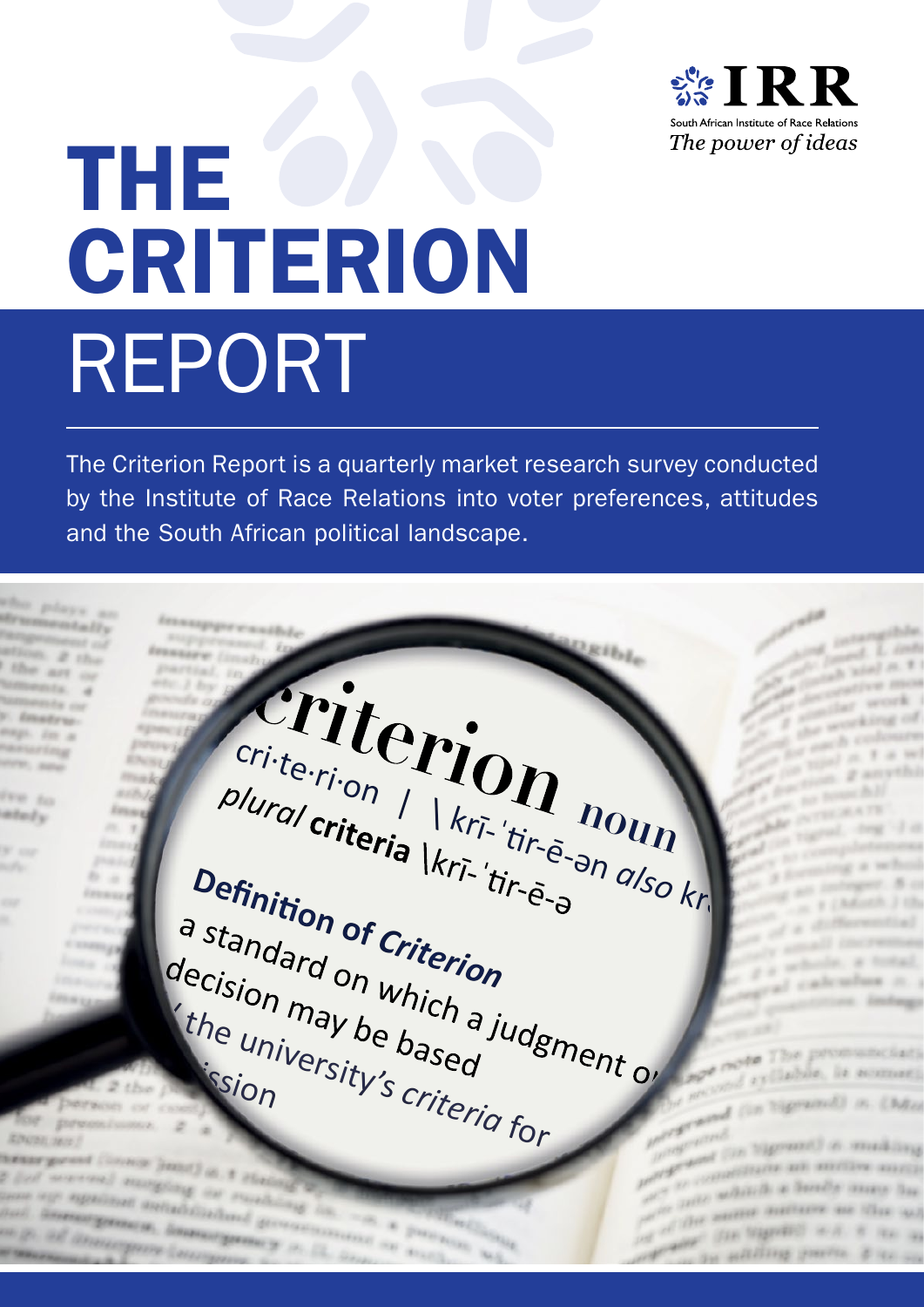# **THE CRITERION REPORT VOL 1; No 1 28 September 2018**

# *The Criterion Report is a quarterly market research survey conducted by the Institute of Race Relations (IRR) into voter preferences, attitudes and the South African political landscape.*

In line with the IRR's objective to become an authority on political market research, the institute has undertaken its first survey on the electoral landscape, an exercise it aims to replicate every quarter. What follows is a two-part summary of the key political findings: Part A comprises an objective overview of the data and what it says. Part B comprises the IRR's own analysis of those findings and some of what it believes are the key insights to be drawn from them.

The banner headline findings are:

- The EFF is polling at 13%
- The ANC is polling at 52%
- The DA is polling at 23%
- No party currently enjoys a 51% majority in Gauteng
- Land Reform polls worst, as a priority government issue

# **Methodology:**

The poll was conducted between 22 August 2018 and 4 September 2018. The sample was fully demographically representative and comprised only registered voters. A total of 978 respondents were questioned. The margin of error is 3.1%. The confidence level is 95%. For the Gauteng sample, the margin of error is 6.2%. The poll was conducted telephonically, using a single frame, random digit-dialling sampling design. Briefly: The sampling frame consists of every potential cell phone number in existence in South Africa, from which a probability sample is drawn. This approach ensures that every number stands an equal chance of being included in the study, which is the most basic condition that must be met for survey results to be generalizable to the population from which a sample is drawn. A fuller explanation of the methodology is available on request. Those who refused to answer the voting intention question (around 10%) were assigned a preference based on their response to party and party leader favourability questions. The poll was conducted by Victory Research.

# **Interpretation:**

This poll is not a prediction. It is a snapshot in time, in this case of the electoral market between 22 August and 4 September 2018. Likewise, the numbers presented in the poll are not absolutely definitive. A 3% margin of error means, for example, the DA – which comes out with 23% – could be on 20% or 26%. And, because the sample for Gauteng is smaller, thus with a 6% margin of error, the possible spread for each party is bigger. A confidence level of 95% means we are confident 95% of the time the findings will never vary more than 3.1 percentage points up or down from reality. When reporting on the poll, it is important to bear these parameters in mind.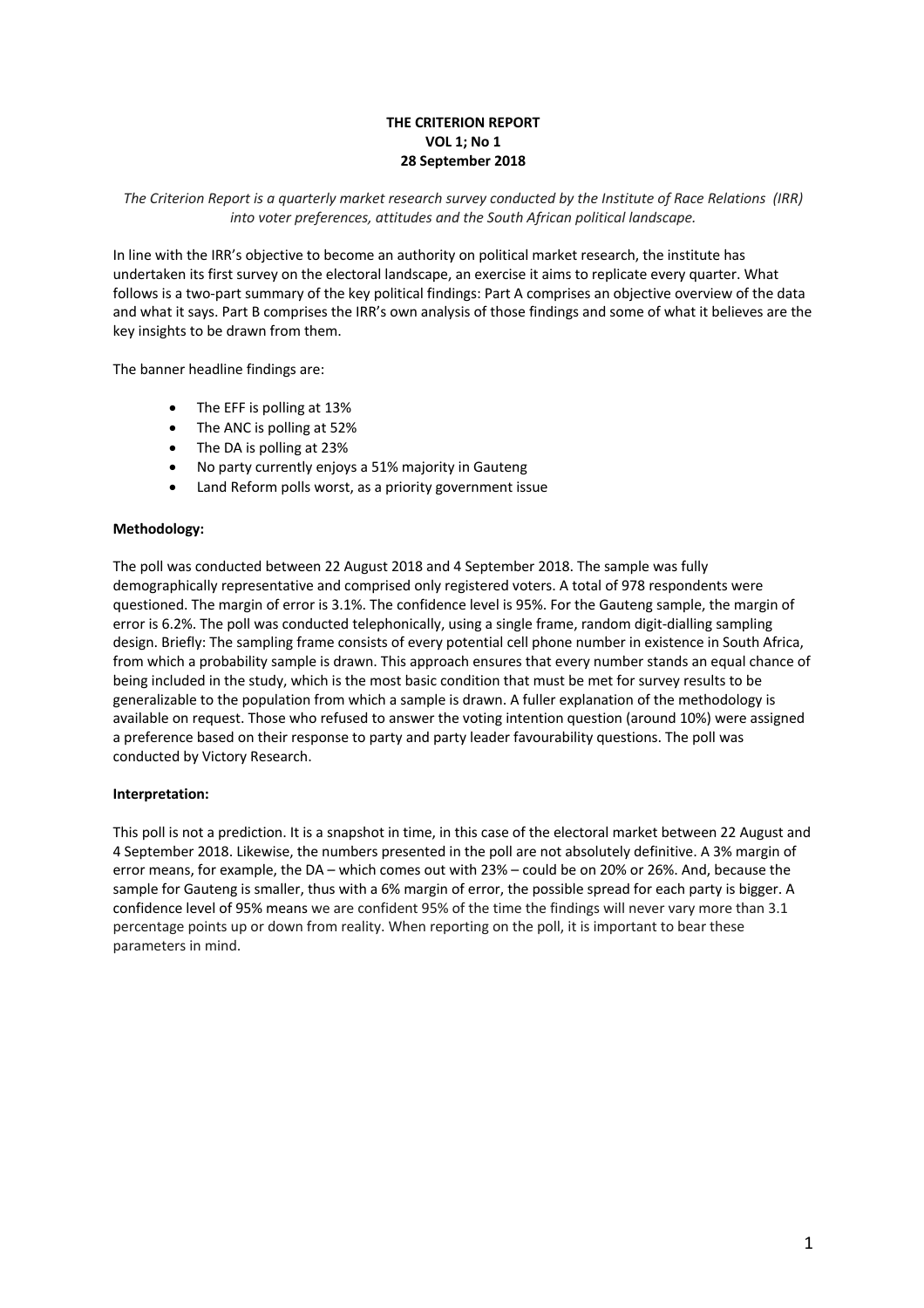# **PART A Findings:**

# **National Landscape:**

- 1. **All Voters:** The poll put national support for the ANC at 52%; it put the DA at 23% and support for the EFF at 13% [See Table 1.1.]
- 2. **Turnout:** Using the 83% of respondents who indicated they were "highly likely" to vote as a turnout model of 83%, the poll found national support for the ANC rose fractionally to 53%; support for the DA jumped significantly to 27% and dropped fractionally for the EFF, to 12% [See Table 1.1.]
- 3. **Key Finding:** A significant increase in support for the EFF, more than double its 2014 election result of 6%. That increase has come from the ANC, down significantly from its 2014 election result of 62%. The DA remains stable, fractionally up from its 2014 result of 22%.

**Table 1.1: Voting Intention [All Voters]**

| Q: If a national election was taking place today, which party would you vote for? |                   |                |                              |  |  |
|-----------------------------------------------------------------------------------|-------------------|----------------|------------------------------|--|--|
| <b>Political Party</b>                                                            | <b>All Voters</b> | On 83% Turnout | <b>2014 Election Results</b> |  |  |
| <b>African National Congress (ANC)</b>                                            | 52%               | 53%            | 62%                          |  |  |
| Democratic Alliance (DA)                                                          | 23%               | 27%            | 22%                          |  |  |
| Economic Freedom Fighters (EFF)                                                   | 13%               | 12%            | 6%                           |  |  |
| Inkatha Freedom Party (IFP)                                                       | 3%                | 2%             | 2%                           |  |  |
| African Christian Democratic Party (ACDP)                                         | 2%                | 1%             | 0.5%                         |  |  |
| Freedom Front Plus (FF+)                                                          | 1%                | 1%             | 0.9%                         |  |  |
| Congress of the People (COPE)                                                     | 0%                | 0%             | 0.6%                         |  |  |
| United Democratic Movement (UDM)                                                  | 0%                | 0%             | 1%                           |  |  |
| African Independent Congress (AIC)                                                | 0%                | 0%             | 0.5%                         |  |  |
| Azanian People's Organisation (AZAPO)                                             | 0%                | 0%             | 0.1%                         |  |  |
| Minority Front (MF)                                                               | 0%                | 0%             | 0.1%                         |  |  |
| National Freedom Party (NFP)                                                      | 0%                | 0%             | 1%                           |  |  |
| Pan Africanist Congress (PAC)                                                     | 0%                | 0%             | 0.2%                         |  |  |
|                                                                                   |                   |                |                              |  |  |
| Other                                                                             | 2%                | 1%             |                              |  |  |
| Undecided                                                                         | 0%                | 0%             |                              |  |  |
| Won't vote                                                                        | 2%                | 0%             |                              |  |  |
| Refused                                                                           | 0%                | 0%             |                              |  |  |

# **Turnout**

- 1. **Turnout:** If one cross-references the turnout model by race, the poll found that of those 83% respondents "highly likely" to vote, the percentage of minority voters jumped from 11% (on a 100%) to 17% (on 83%), which accounts for the spike in the DA's vote on this turnout scenario. [See Table 1.2.]
- 2. **Finding:** Lower turnout on Election Day is likely to favour the Democratic Alliance.

**Table 1.2: Turnout by Race [All Voters]**

| Q: What are the chances of you voting in the national elections taking place in 2019? 83% answered "Highly Likely" |                 |                |  |  |
|--------------------------------------------------------------------------------------------------------------------|-----------------|----------------|--|--|
| Race                                                                                                               | On 100% Turnout | On 83% Turnout |  |  |
| <b>Black</b>                                                                                                       | 77%             | 76%            |  |  |
| Coloured                                                                                                           | 9%              | 5%             |  |  |
| Indian                                                                                                             | 3%              | 2%             |  |  |
| White                                                                                                              | 11%             | 17%            |  |  |
| Other                                                                                                              | 0%              | 0%             |  |  |

# **Voting Intention by Race**

- 1. **Black Voters:** The poll found that, among black voters, national support for the ANC stands at 63%; it put the DA at 10% and support for the EFF at 16% [See Table 1.3.]
- 2. **Minority Voters:** The poll found that, among minority voters, national support for the ANC stands at 14%; it put the DA at 71% and support for the EFF at 1% [See Table 1.3.]
- 3. **Finding:** The DA dominates the electoral share of the market among minority voters, while its share of black voters appears to have increased, from approximately 6% of all black voters in 2014, to 10%. This is significant and, if the DA can hold onto that growth, it will form the backbone of any potential national increase. Among black voters, the ANC remains dominant, with 63% of the market, but the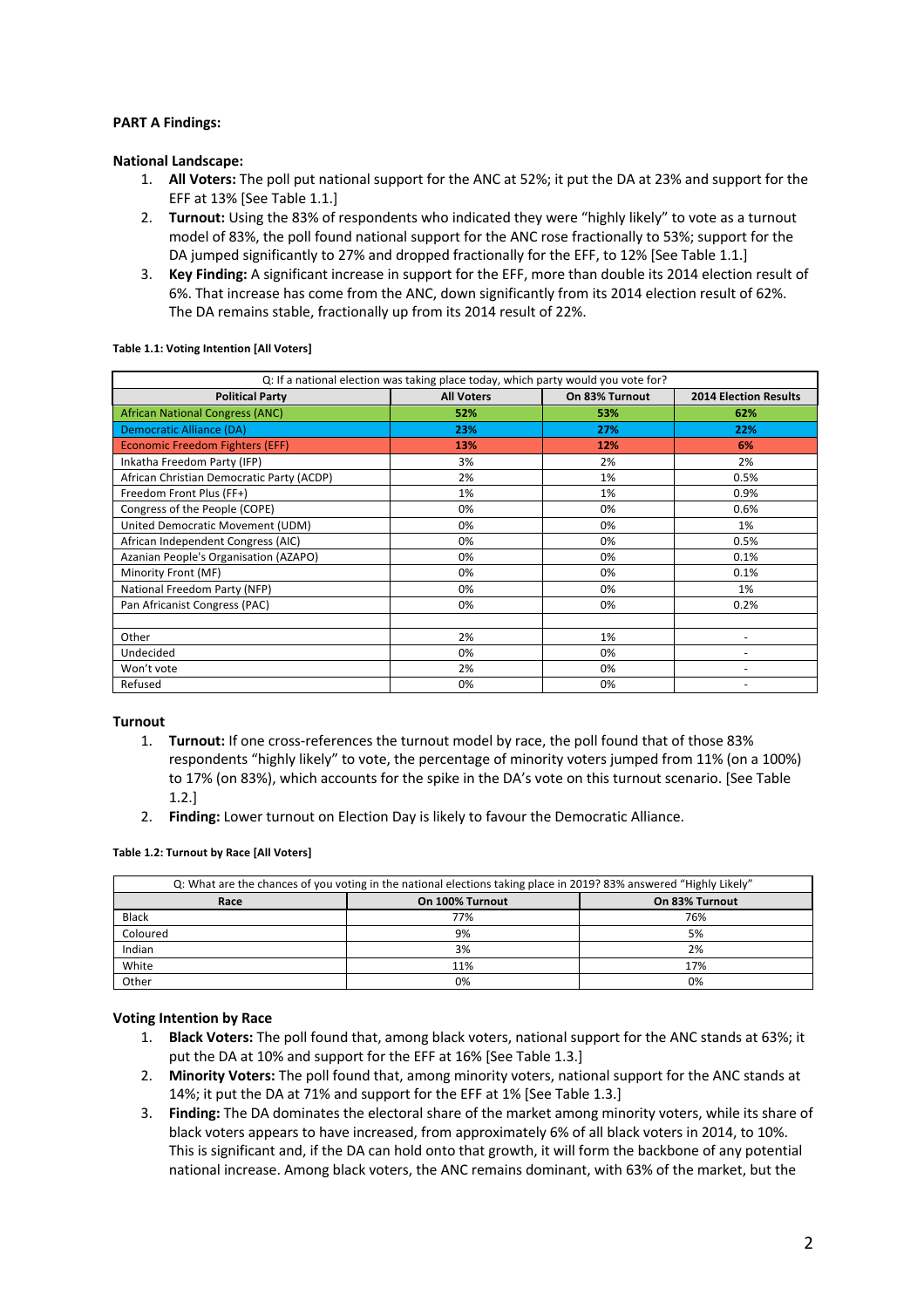EFF has made significant inroads into this share of the electoral pool. Unlike the ANC, which also boasts 14% of minority voters, the EFF's support base almost entirely comprises black voters.

## **Table 1.3: Voting Intention [Black Voters/Minority Voters]**

| Q: If a national election was taking place today, which party would you vote for? |                     |                        |  |  |
|-----------------------------------------------------------------------------------|---------------------|------------------------|--|--|
| <b>Political Party</b>                                                            | <b>Black Voters</b> | <b>Minority Voters</b> |  |  |
| <b>African National Congress (ANC)</b>                                            | 63%                 | 14%                    |  |  |
| Democratic Alliance (DA)                                                          | 10%                 | 71%                    |  |  |
| <b>Economic Freedom Fighters (EFF)</b>                                            | 16%                 | 1%                     |  |  |
| Inkatha Freedom Party (IFP)                                                       | 4%                  | 0%                     |  |  |
| African Christian Democratic Party (ACDP)                                         | 1%                  | 2%                     |  |  |
| Freedom Front Plus (FF+)                                                          | 0%                  | 3%                     |  |  |
| Congress of the People (COPE)                                                     | 0%                  | 1%                     |  |  |
| United Democratic Movement (UDM)                                                  | 0%                  | 0%                     |  |  |
| African Independent Congress (AIC)                                                | 0%                  | 1%                     |  |  |
| Azanian People's Organisation (AZAPO)                                             | 0%                  | 0%                     |  |  |
| Minority Front (MF)                                                               | 0%                  | 1%                     |  |  |
| National Freedom Party (NFP)                                                      | 0%                  | 1%                     |  |  |
| Pan Africanist Congress (PAC)                                                     | 0%                  | 0%                     |  |  |
|                                                                                   |                     |                        |  |  |
| Other                                                                             | 2%                  | 2%                     |  |  |
| Undecided                                                                         | 0%                  | 0%                     |  |  |
| Won't vote                                                                        | 2%                  | 2%                     |  |  |
| Refused                                                                           | 0%                  | 0%                     |  |  |

## **Gauteng**

- 1. **All Voters:** The poll found support for the ANC in Gauteng is at 46%; it put the DA at 28% and support for the EFF at 17% [See Table 1.4.]
- 2. **Black Voters:** The poll found that, among black voters in Gauteng, support for the ANC stands at 59%; it put the DA at 12% and support for the EFF at 24% [See Table 1.3.]
- 3. **Minority Voters:** The poll found that, among minority voters in Gauteng, support for the ANC stands at 2%; it put the DA at 64% and support for the EFF at 0% [See Table 1.3.]
- 4. **Finding:** The poll found no one party held a majority in Gauteng. In turn, it found that the base of the EFF's support comes from Gauteng. The province is South Africa's most populous and the 17% the EFF has secured in Gauteng will have gone some considerable way towards driving up its national percentage of the vote, to 13%.

### **Table 1.4: Voting Intention – Gauteng [All Voters, Black Voters, Minority Voters]**

| Q: If a national election was taking place today, which party would you vote for? |                   |                     |                        |  |  |
|-----------------------------------------------------------------------------------|-------------------|---------------------|------------------------|--|--|
| <b>Political Party</b>                                                            | <b>All Voters</b> | <b>Black Voters</b> | <b>Minority Voters</b> |  |  |
| <b>African National Congress (ANC)</b>                                            | 46%               | 59%                 | 2%                     |  |  |
| <b>Democratic Alliance (DA)</b>                                                   | 28%               | 12%                 | 64%                    |  |  |
| <b>Economic Freedom Fighters (EFF)</b>                                            | 17%               | 24%                 | 0%                     |  |  |
| Inkatha Freedom Party (IFP)                                                       | 1%                | 1%                  | 1%                     |  |  |
| African Christian Democratic Party (ACDP)                                         | 1%                | 0%                  | 4%                     |  |  |
| Congress of the People (COPE)                                                     | 1%                | 0%                  | 3%                     |  |  |
| African Independent Congress (AIC)                                                | 1%                | 0%                  | 0%                     |  |  |
| National Freedom Party (NFP)                                                      | 1%                | 0%                  | 0%                     |  |  |
| Pan Africanist Congress (PAC)                                                     | 1%                | 1%                  | 0%                     |  |  |
| Freedom Front Plus (FF+)                                                          | 0%                | 0%                  | 0%                     |  |  |
| United Democratic Movement (UDM)                                                  | 0%                | 1%                  | 0%                     |  |  |
| Azanian People's Organisation (AZAPO)                                             | 0%                | 0%                  | 0%                     |  |  |
| Minority Front (MF)                                                               | 0%                | 0%                  | 0%                     |  |  |
|                                                                                   |                   |                     |                        |  |  |
| Other                                                                             | 1%                |                     |                        |  |  |
| Undecided                                                                         | 0%                |                     |                        |  |  |
| Won't vote                                                                        | 2%                |                     |                        |  |  |
| Refused                                                                           | 0%                |                     |                        |  |  |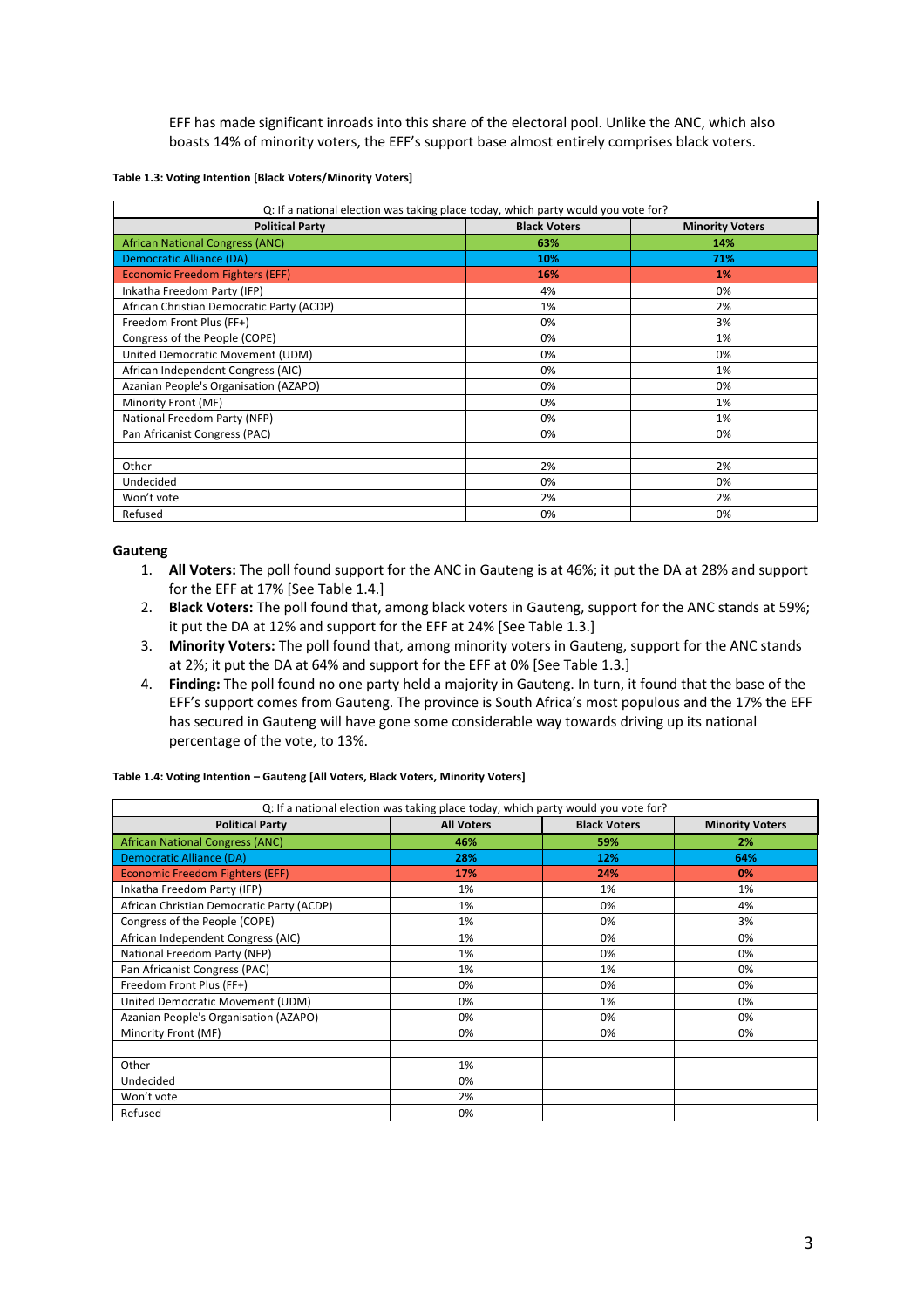# **Party Favourability**

- 1. **EFF Favourability:** The poll found 25% of ANC supporters are "Somewhat" (11%) or "Very Favourable" (14%) towards the EFF. Among DA supporters, just 10% are "Somewhat" (6%) or "Very Favourable" (4%) towards the ANC. [See Table 2.1.]
- 2. **Black Voters:** The poll found favourability towards the EFF among both ANC and DA voters increases among black voters and drops among minority voters. The poll found 26% of black ANC voters are "Somewhat" (11%) or "Very Favourable" (15%) towards the EFF. 26% of black DA voters are "Somewhat" (17%) or "Very Favourable" (9%) towards the EFF. [See Table 2.2.]
- 3. **Minority Voters:** For ANC minority voters, just 13% are "Somewhat" (10%) or "Very Favourable" (3%) towards the EFF. For DA minority voters, only 3% are "Somewhat" (2%) or "Very Favourable" (1%) towards the EFF. [See Table 2.2.]
- 4. **Finding:** Using favourability for the EFF among ANC and DA voters suggests far more affinity for the EFF among ANC supporters than among DA supporters. If one disaggregates the findings by race, it appears both black ANC and DA voters have far more affinity for the EFF than minority voters. This is one explanation for the EFF's increase in support, at the expense of the ANC.

## **Table 2.1: Party Favourability [ANC/DA supporters' attitude to the EFF: All Voters]**

Q: Rate your feelings towards some people and organizations, with ONE HUNDRED meaning a VERY WARM, FAVOURABLE feeling; zero meaning a VERY COLD, UNFAVOURABLE feeling; and FIFTY meaning not particularly warm or cold. You can use any number from zero to ONE HUNDRED - the higher the number the more favourable your feelings are towards that person or organization. If you've never heard of a person or organisation, or you don't know enough to have an opinion, just tell me and we'll move onto the next one.

| <b>Favourability Towards EFF</b>            | <b>ANC Supporters</b> | <b>DA Supporters</b> |  |  |
|---------------------------------------------|-----------------------|----------------------|--|--|
| Never heard of it                           | 0%                    | 0%                   |  |  |
| Don't know enough to rate                   | 7%                    | 3%                   |  |  |
| From 0 to 24 Very Unfavourable              | 34%                   | 62%                  |  |  |
| From 25 to 49 Somewhat Unfavourable         | 11%                   | 13%                  |  |  |
| <b>Combined: Somewhat/Very Unfavourable</b> | 45%                   | 75%                  |  |  |
| 50 Neutral                                  | 19%                   | 8%                   |  |  |
| From 51 to 75 Somewhat Favourable           | 11%                   | 6%                   |  |  |
| From 76 to 100 Very Favourable              | 14%                   | 4%                   |  |  |
| <b>Combined: Somewhat/Very Favourable</b>   | 25%                   | 10%                  |  |  |

## **Table 2.2: Party Favourability [ANC/DA supporters' attitude to the EFF: Black Voters/Minority Voters]**

Q: Rate your feelings towards some people and organizations, with ONE HUNDRED meaning a VERY WARM, FAVOURABLE feeling; zero meaning a VERY COLD, UNFAVOURABLE feeling; and FIFTY meaning not particularly warm or cold. You can use any number from zero to ONE HUNDRED - the higher the number the more favourable your feelings are towards that person or organization. If you've never heard of a person or organisation, or you don't know enough to have an opinion, just tell me and we'll move onto the next one.

|                                             |                     | <b>ANC Supporters</b>  | <b>DA Supporters</b> |                        |
|---------------------------------------------|---------------------|------------------------|----------------------|------------------------|
| <b>Favourability Towards EFF</b>            | <b>Black Voters</b> | <b>Minority Voters</b> | <b>Black Voters</b>  | <b>Minority Voters</b> |
| Never heard of it                           | 0%                  | 0%                     | 0%                   | 0%                     |
| Don't know enough to rate                   | 6%                  | 15%                    | 2%                   | 4%                     |
| From 0 to 24 Very Unfavourable              | 34%                 | 37%                    | 33%                  | 75%                    |
| From 25 to 49 Somewhat Unfavourable         | 11%                 | 20%                    | 19%                  | 11%                    |
| <b>Combined: Somewhat/Very Unfavourable</b> | 45%                 | 57%                    | 52%                  | 86%                    |
| 50 Neutral                                  | 20%                 | 7%                     | 20%                  | 2%                     |
| From 51 to 75 Somewhat Favourable           | 11%                 | 10%                    | 17%                  | 2%                     |
| From 76 to 100 Very Favourable              | 15%                 | 3%                     | 9%                   | 1%                     |
| <b>Combined: Somewhat/Very Favourable</b>   | 26%                 | 13%                    | 26%                  | 3%                     |

**Land**

- 1. **All Voters:** Asked to pick two issues that respondents believed should be top government priorities, "Jobs and Unemployment" was identified as the biggest issue, with 47%. It was followed by "Drugs and drug abuse" (23%), "Crime and Security" (20%), "Corruption" (18%) and "Education" (18%) [See Table 3.1.]
- 2. **Land Reform:** Land Reform came last as a top priority, with just 6% of respondents identifying it as one of two priority issues.
- 3. **Black and Minority Voters:** The order of priority is broadly the same when cross referenced by race. "Land Reform" comes out last again for black voters (4%), but jumps slightly among minority voters (to 11%) [See Table 3.2.]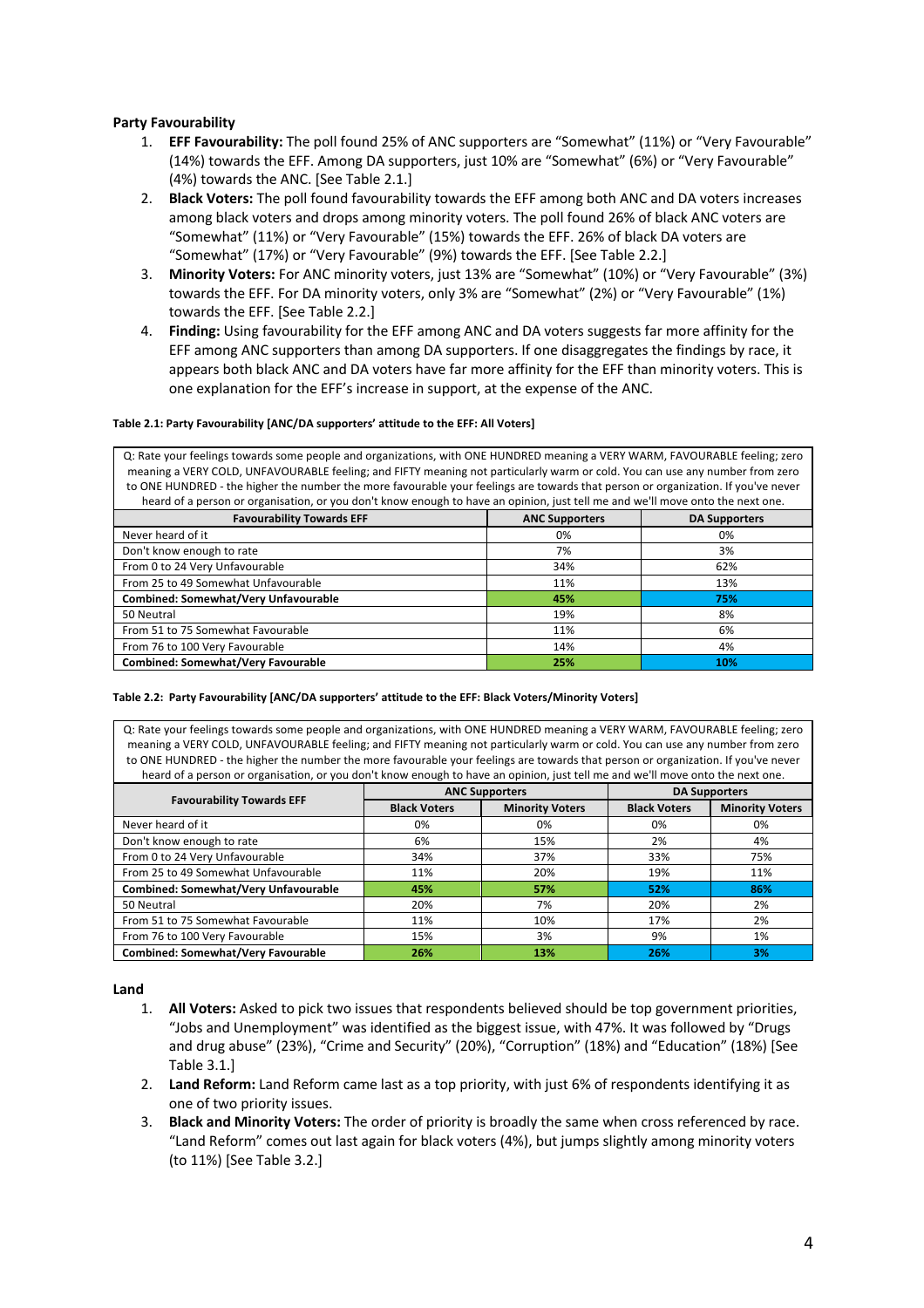- 4. **Rural versus Urban:** There is little significant change in the list of priorities by geographic location. "Land Reform" still polls poorly both among rural and urban voters [See Table 3.3.]
- 5. **Finding:** "Jobs and unemployment" remains the standout and primary concern for voters across all demographics and geographic locations. "Land reform" as a priority polls incredibly poorly across all demographics and the urban and rural divide.

## **Table 3.1: Biggest Issues [All Voters]**

| Q: Which of the following are the TWO issues you think should be the top priorities for the government? |     |  |  |
|---------------------------------------------------------------------------------------------------------|-----|--|--|
| <b>All Voters</b><br><b>Issue</b>                                                                       |     |  |  |
| Jobs and unemployment                                                                                   | 47% |  |  |
| Drugs and drug abuse                                                                                    | 23% |  |  |
| Crime and insecurity                                                                                    | 20% |  |  |
| Corruption                                                                                              | 18% |  |  |
| Education                                                                                               | 18% |  |  |
| Illegal immigration                                                                                     | 16% |  |  |
| Housing                                                                                                 | 14% |  |  |
| Basic services like electricity and water                                                               | 12% |  |  |
| Healthcare                                                                                              | 8%  |  |  |
| <b>Rising prices</b>                                                                                    | 7%  |  |  |
| Racism                                                                                                  | 7%  |  |  |
| <b>Land reform</b>                                                                                      | 6%  |  |  |
|                                                                                                         |     |  |  |
| Only one chosen                                                                                         | 2%  |  |  |
| All                                                                                                     | 1%  |  |  |
| None                                                                                                    | 0%  |  |  |
| Other                                                                                                   | 2%  |  |  |
| Don't know                                                                                              | 0%  |  |  |
| Refused                                                                                                 | 0%  |  |  |

## **Table 3.2: Biggest Issues [Black Voters/Minority Voters]**

| Q: Which of the following are the TWO issues you think should be the top priorities for the government? |                                               |            |  |  |
|---------------------------------------------------------------------------------------------------------|-----------------------------------------------|------------|--|--|
| <b>Issue</b>                                                                                            | <b>Black Voters</b><br><b>Minority Voters</b> |            |  |  |
| Jobs and unemployment                                                                                   | 50%                                           | 36%        |  |  |
| Drugs and drug abuse                                                                                    | 26%                                           | 10%        |  |  |
| Crime and insecurity                                                                                    | 19%                                           | 23%        |  |  |
| Illegal immigration                                                                                     | 18%                                           | 8%         |  |  |
| Education                                                                                               | 17%                                           | 22%        |  |  |
| Corruption                                                                                              | 14%                                           | 35%        |  |  |
| Housing                                                                                                 | 14%                                           | 10%        |  |  |
| Basic services like electricity and water                                                               | 13%                                           | 7%         |  |  |
| Healthcare                                                                                              | 7%                                            | 12%        |  |  |
| <b>Rising prices</b>                                                                                    | 7%                                            | 7%         |  |  |
| Racism                                                                                                  | 6%                                            | 9%         |  |  |
| <b>Land reform</b>                                                                                      | 4%                                            | <b>11%</b> |  |  |
|                                                                                                         |                                               |            |  |  |
| Only one chosen                                                                                         | 1%                                            | 6%         |  |  |
| All                                                                                                     | 0%                                            | 4%         |  |  |
| None                                                                                                    | 0%                                            | 0%         |  |  |
| Other                                                                                                   | 2%                                            | 0%         |  |  |
| Don't know                                                                                              | 0%                                            | 0%         |  |  |
| Refused                                                                                                 | 0%                                            | 0%         |  |  |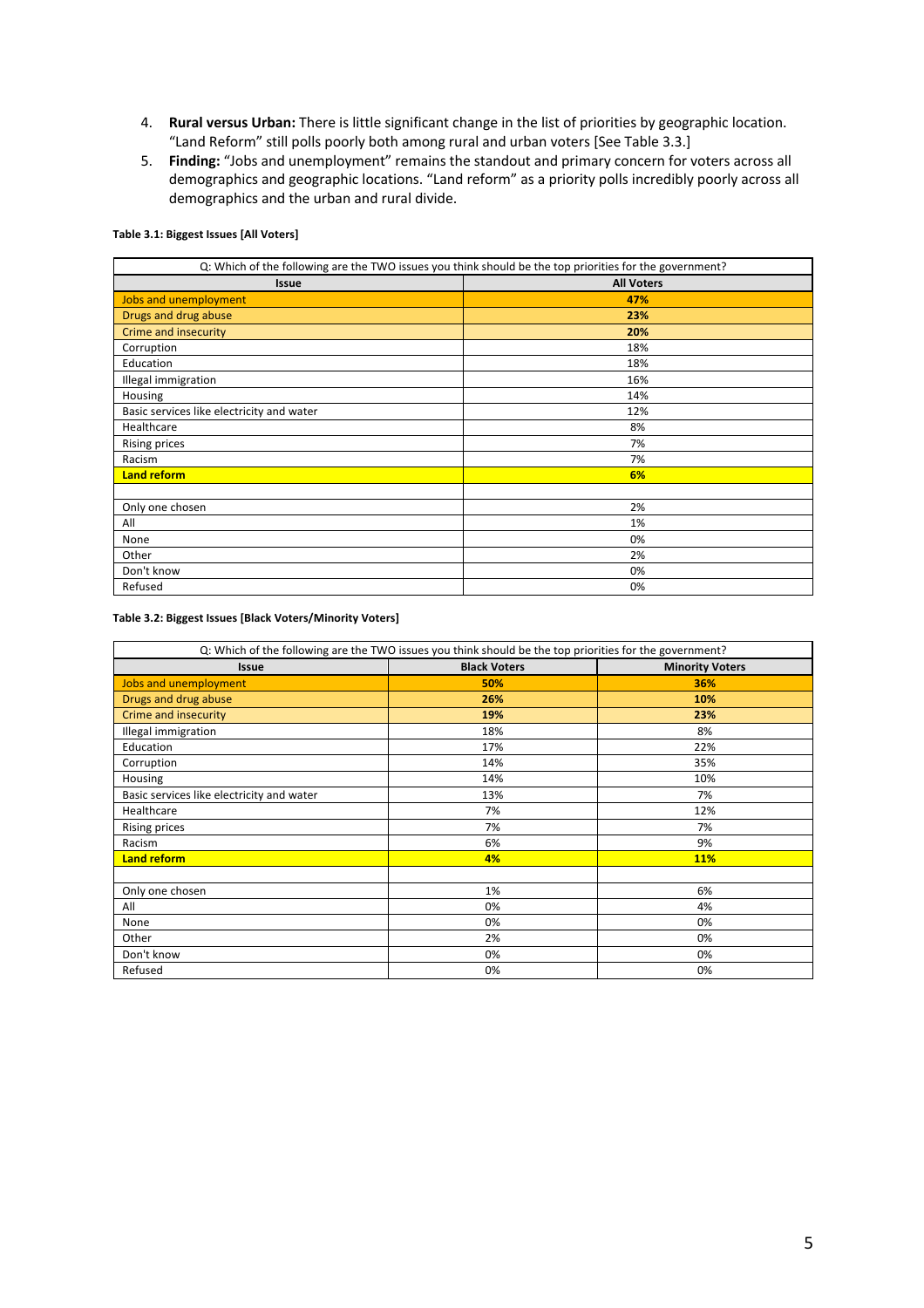#### **Table 3.3: Biggest Issues [Rural versus Urban: All Voters]**

| Q: Which of the following are the TWO issues you think should be the top priorities for the government? |        |          |      |                                      |                    |                     |                         |
|---------------------------------------------------------------------------------------------------------|--------|----------|------|--------------------------------------|--------------------|---------------------|-------------------------|
|                                                                                                         | Urban  |          |      | Rural                                |                    |                     |                         |
| Issue                                                                                                   | Suburb | Township | City | <b>Informal</b><br><b>Settlement</b> | Commercial<br>Farm | <b>Smallholding</b> | <b>Rural or village</b> |
| <b>Jobs and unemployment</b>                                                                            | 33%    | 53%      | 50%  | 33%                                  | 54%                | 43%                 | 49%                     |
| Drugs and drug abuse                                                                                    | 12%    | 26%      | 4%   | 24%                                  | 22%                | 15%                 | 29%                     |
| Crime and insecurity                                                                                    | 22%    | 15%      | 15%  | 13%                                  | 19%                | 30%                 | 27%                     |
| Illegal immigration                                                                                     | 10%    | 20%      | 6%   | 34%                                  | 12%                | 6%                  | 12%                     |
| Education                                                                                               | 24%    | 16%      | 28%  | 22%                                  | 22%                | 23%                 | 12%                     |
| Corruption                                                                                              | 28%    | 16%      | 38%  | 19%                                  | 8%                 | 27%                 | 13%                     |
| Housing                                                                                                 | 10%    | 16%      | 8%   | 20%                                  | 32%                | 6%                  | 11%                     |
| Basic services like electricity and water                                                               | 8%     | 9%       | 5%   | 8%                                   | 19%                | 9%                  | 19%                     |
| Healthcare                                                                                              | 9%     | 8%       | 12%  | 7%                                   | 3%                 | 4%                  | 8%                      |
| <b>Rising prices</b>                                                                                    | 16%    | 5%       | 5%   | 14%                                  | 0%                 | 0%                  | 4%                      |
| Racism                                                                                                  | 5%     | 7%       | 13%  | 1%                                   | 9%                 | 13%                 | 8%                      |
| Land reform                                                                                             | 10%    | 4%       | 9%   | 2%                                   | 1%                 | 15%                 | 5%                      |
|                                                                                                         |        |          |      |                                      |                    |                     |                         |
| Only one chosen                                                                                         | 6%     | 1%       | 4%   | 2%                                   | 0%                 | 0%                  | 1%                      |
| All                                                                                                     | 5%     | 1%       | 0%   | 1%                                   | 0%                 | 0%                  | 0%                      |
| None                                                                                                    | 0%     | 0%       | 0%   | 0%                                   | 0%                 | 0%                  | 1%                      |
| Other                                                                                                   | 0%     | 2%       | 4%   | 0%                                   | 0%                 | 9%                  | 3%                      |
| Don't know                                                                                              | 0%     | 0%       | 0%   | 0%                                   | 0%                 | 0%                  | 0%                      |
| Refused                                                                                                 | 0%     | 0%       | 0%   | 0%                                   | 0%                 | 0%                  | 0%                      |

## **PART B: Analysis**

**Summary:** The EFF has surged in national support and is currently polling at 13%. Its support has come at the expense of the ANC, which is at 52%. However, its support is fragile: if turnout drops, EFF support drops in turn, while the DA's support increases from 23% to 27%. Alienated black ANC voters have responded to the EFF's ability to dominate ANC policy and, already favourable to the EFF, chosen to align with it rather than the ANC. One result is that there is no party with a majority in Gauteng. This is a deeply significant finding: It means that the ANC's strategic decision to nullify the EFF by attempting to pander to and adopt its policies has backfired dramatically and around 10% of alienated black ANC voters are now being won over by the EFF on the back of its ability to dominate the ANC. The EFF has been able to do this without having any clear and compelling vision on those priority issues that matter most to voters: jobs, unemployment, education and healthcare. Essentially, there is a public debate vacuum on those issues that matter most to voters, one compounded by an economic crisis. Thus, land reform – a problem that ranks lowest among voters as a priority – has been allowed to overwhelm national debate and, driven by the EFF, be used to frame the ANC as subservient to the EFF's direction and programme of action.

- 1. The defining characteristic of the current national political landscape is a surge in support for the EFF and, simultaneously, a dramatic decline in support for the ANC, compared to the 2014 election results. The EFF would appear to have grown at the ANC's expense. The DA remains stable, demonstrating some small growth nationally and among black voters.
- 2. The poll suggests the DA has the potential to grow. Two things point to this: first, its share of black voters has grown from approximately 6% to 10%; second, lower turnout appears to favour the DA and, as turnout has systematically dropped with each national election (it was 73% in 2014), if the party can hold its existing black support together with the high relative turnout of minority voters, means it has the potential to fair significantly better than 23%.
- 3. The EFF's share of the vote is, however, fragile. This is best illustrated by turnout. The poll suggests a drop in turnout has an inverse effect on EFF and DA support: EFF support drops as DA support climbs. This is because minority voters appear far more inclined to vote than black voters and – equally likely – because the EFF is feeding off alienated and disillusioned ANC voters who are both more likely to switch or stay away.
- 4. The drop in the ANC's national percentage means no political party currently has a majority in Gauteng. In turn, the bulk of the EFF's support would seem to be built on a very powerful showing in Gauteng, where it is currently polling at 17%.
- 5. The EFF's ability to feed off alienated black ANC voters is best illustrated by how ANC voters feel about the EFF. Some 26% of ANC voters are somewhat or very favourable towards the EFF, demonstrating that a quarter of ANC voters enjoy an affinity towards the EFF and sympathy for it. It is on this sympathy that the EFF has been able to capitalize.
- 6. Although issues like jobs and unemployment, drug abuse, crime, education and healthcare dominate the list of priorities for voters, South African public debate has been dominated by land reform – the